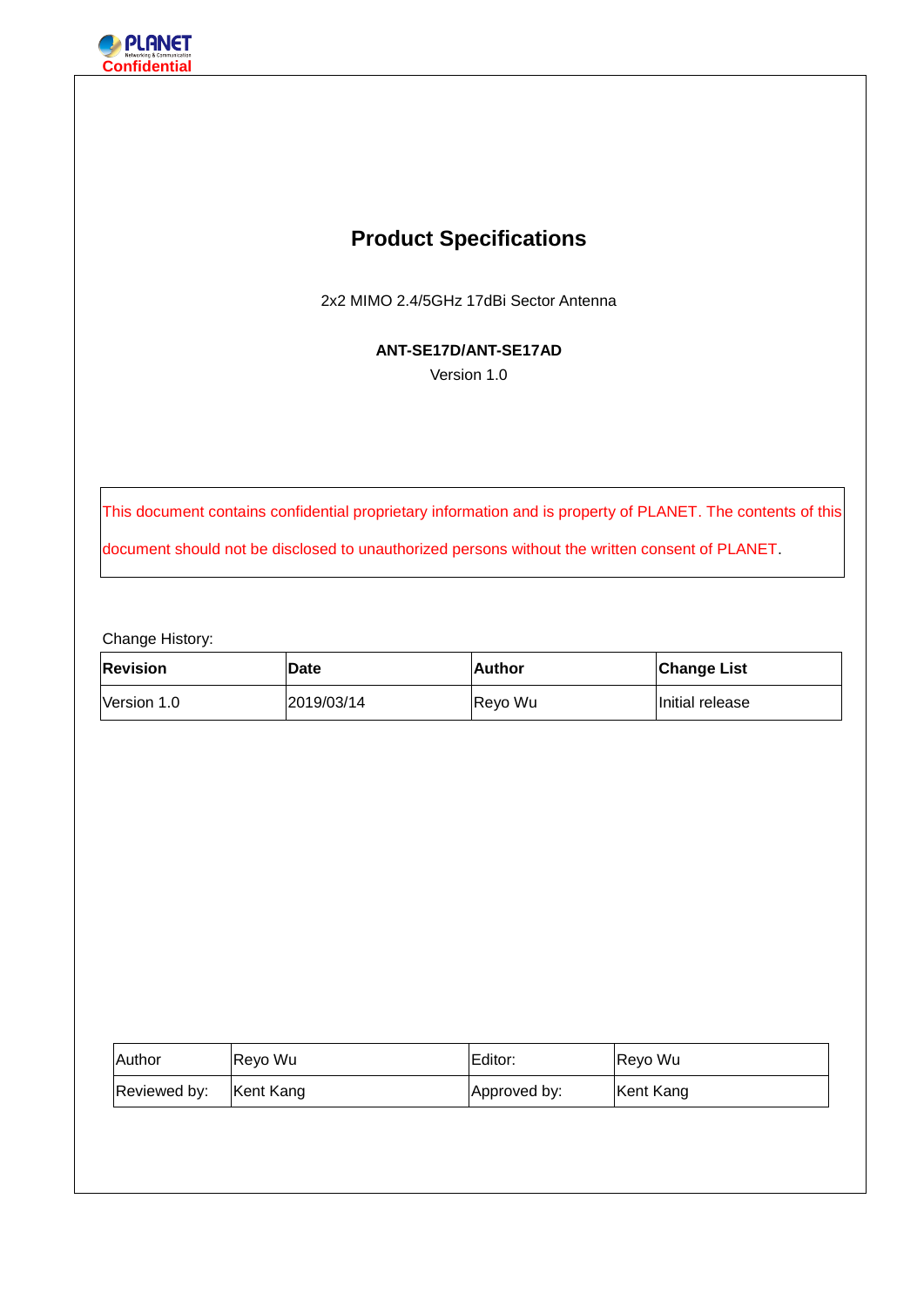

## **1. PRODUCT DESCRIPTION**

PLANET brand-new Dual-polarity Sector Antennas feature 2x2 MIMO technology with 17dBi high-gain signal sensitivity and 90-degree sectorial coverage, and are equipped with two N-type female connectors. They are perfectly helpful for 802.11n and 802.11ac outdoor wireless access points in multithreaded communications as they offer a maximum throughput of 300Mbps or 866Mbps for long-distance Point-to-Multipoint coverage and wireless applications.

As the ANT-SE17D/ ANT-SE17AD can effectively enhance the performance and coverage of the 802.11n 2.4/5 GHz environment, it is quite suitable for outdoor wireless LAN applications, such as point-to-point connection between the warehouses.

## **Fast and Space-saving 2x2 MIMO Antenna**

The MIMO sector antenna enables the wireless device to transmit data on one polarization and receive data on the other polarization simultaneously. It thus brings users the advantage of having multithreaded communications with use of only one antenna instead of two independent antennas.

## **Tough Outdoor Installation**

The new MIMO Sector Antenna is housed inside a rugged and weatherproof IP67-rated radome UPVC enclosure, and thus can withstand any harsh weather conditions. They come with adjustable angle brackets for adjusting the coverage angle from 0 to 10 degrees.

## **2. PRODUCT FEATURES**

- 2x2 MIMO dual-polarity sector antenna
- **Powerful gain of 17dBi and frequency of 2400**  $\sim$  **2500MHz**
- Half-power beamwidth (H: 90 degrees, V: 7 degrees)
- Transmittance distance of up to 8km
- IP67 rating
- 2 N-type female connectors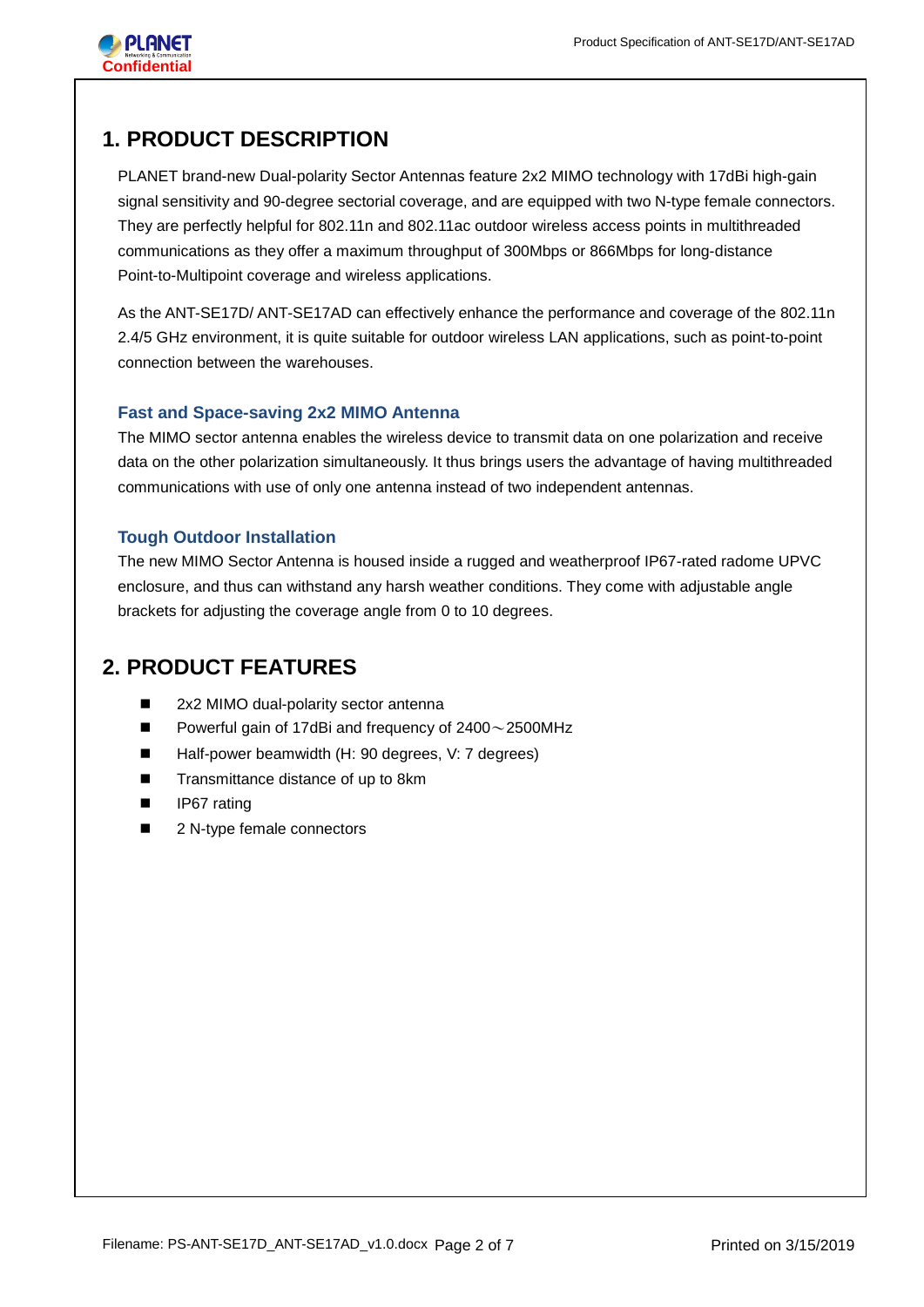

# **3. PRODUCT SPECIFICATIONS**

## **3.1 FUNCTIONAL SPECIFICATIONS**

| <b>Product</b>                                           | <b>ANT-SE17D</b>                             | <b>ANT-SE17AD</b>            |  |
|----------------------------------------------------------|----------------------------------------------|------------------------------|--|
| Frequency                                                | 2400-2500MHz                                 | 5150-5850MHz                 |  |
| Antenna type                                             | Dual-polarity Sector Antenna                 |                              |  |
| Gain (dBi)                                               | $2 \times 16.5$                              | 2 x 17                       |  |
| Front-to-back ratio (dB)                                 | $\geq$ 23                                    |                              |  |
| Input impedance $(\Omega)$                               | 50                                           |                              |  |
| <b>Isolation between ports</b>                           | $\geq$ 28dB                                  |                              |  |
| Cross-polar ratio                                        | ≥15dB@0 degrees<br>$\geq$ 10dB@+/-60 degrees |                              |  |
| Sidelobe suppression for<br>first sidelobe above horizon | 15dB                                         |                              |  |
| <b>VSWR</b>                                              | $\leq 1.5$                                   | $\leq$ 2                     |  |
| <b>Beamwidth angle</b>                                   | Horizontal 90 degrees<br>Vertical 7 degrees  |                              |  |
| Maximum input power (W)                                  | 200                                          |                              |  |
| <b>Lightning protection</b>                              | DC grounding                                 |                              |  |
| Input connector type                                     | 2 N-type female                              |                              |  |
| Dimensions (H x W x D)                                   | 1000 x 114 x 54 mm                           | 580 x 114 x 54 mm            |  |
| Antenna weight (kg)                                      | 6                                            | 3                            |  |
| <b>Mechanical tilt angle</b>                             | $0 \sim 10$ degrees                          |                              |  |
| Mounting hardware (mm)                                   | $$35\sim$475$                                | $\circ$ 35 $\sim$ $\circ$ 90 |  |
| Rated wind velocity (m/s)                                | 60                                           |                              |  |
| <b>Operating temperature</b>                             | $-40 \sim 60$ degrees C                      |                              |  |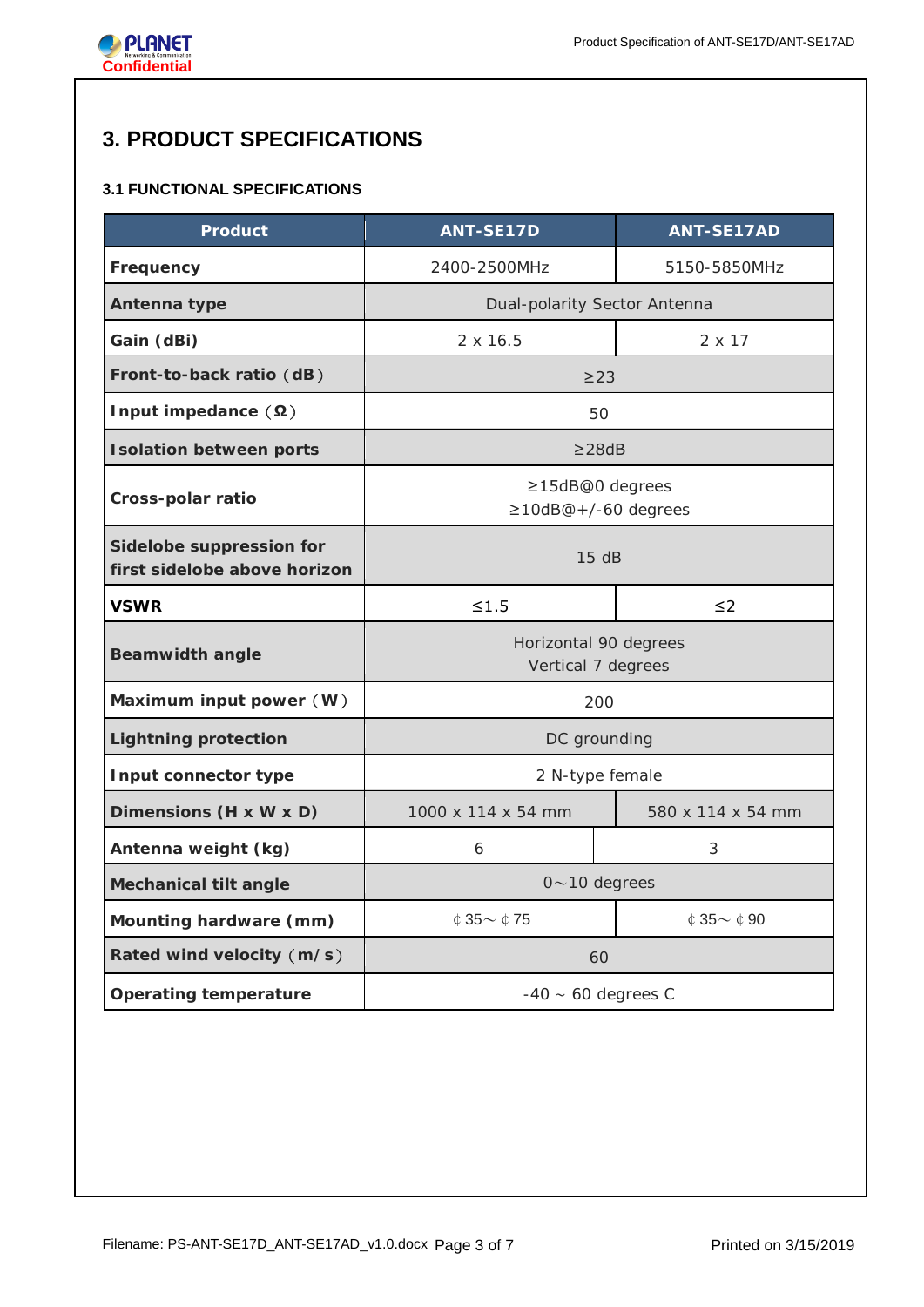

#### **3.2 PARAMETER TEST DATA:**

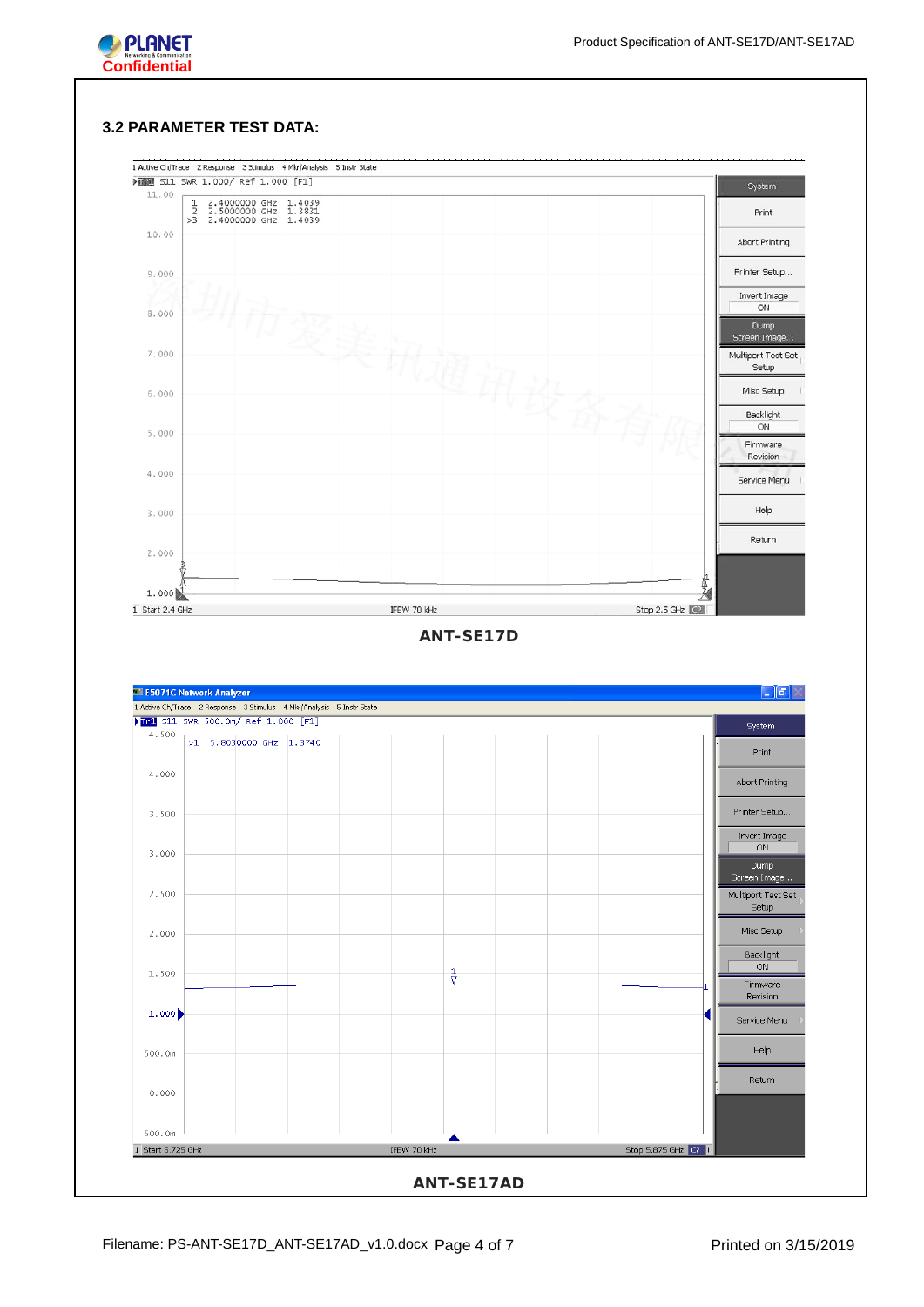

## **3.3 RADIATION PATTERN TEST**

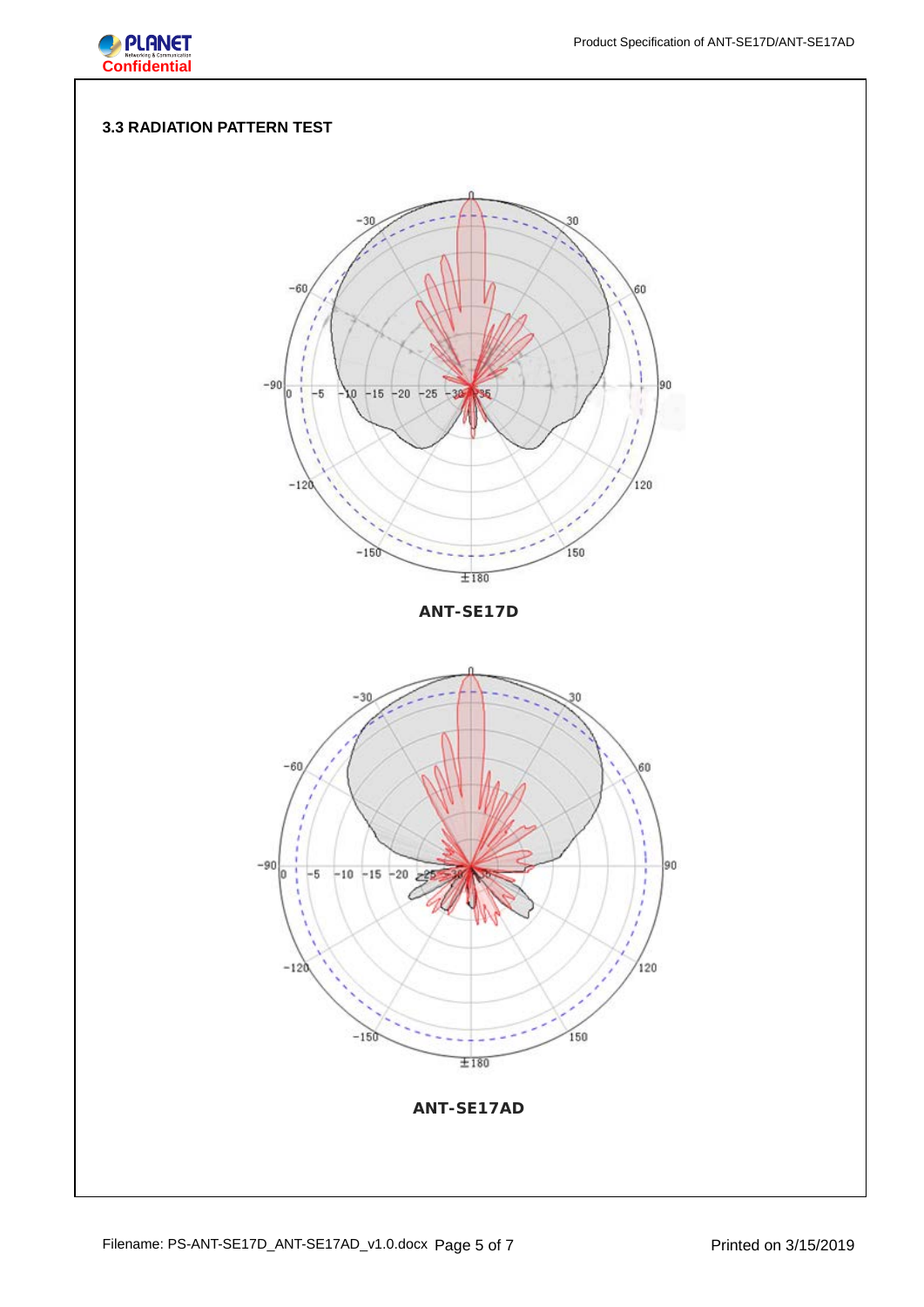



### **3.4 PHYSICAL SPECIFICATIONS**

## **Dimensions: (ANT-SE17D/ANT-SE17AD)**

1000 x 114 x 54 mm/580 x 114 x 54 mm

#### **Weight**

6.0 kg/3.0 kg (net weight)

### **Outlook**